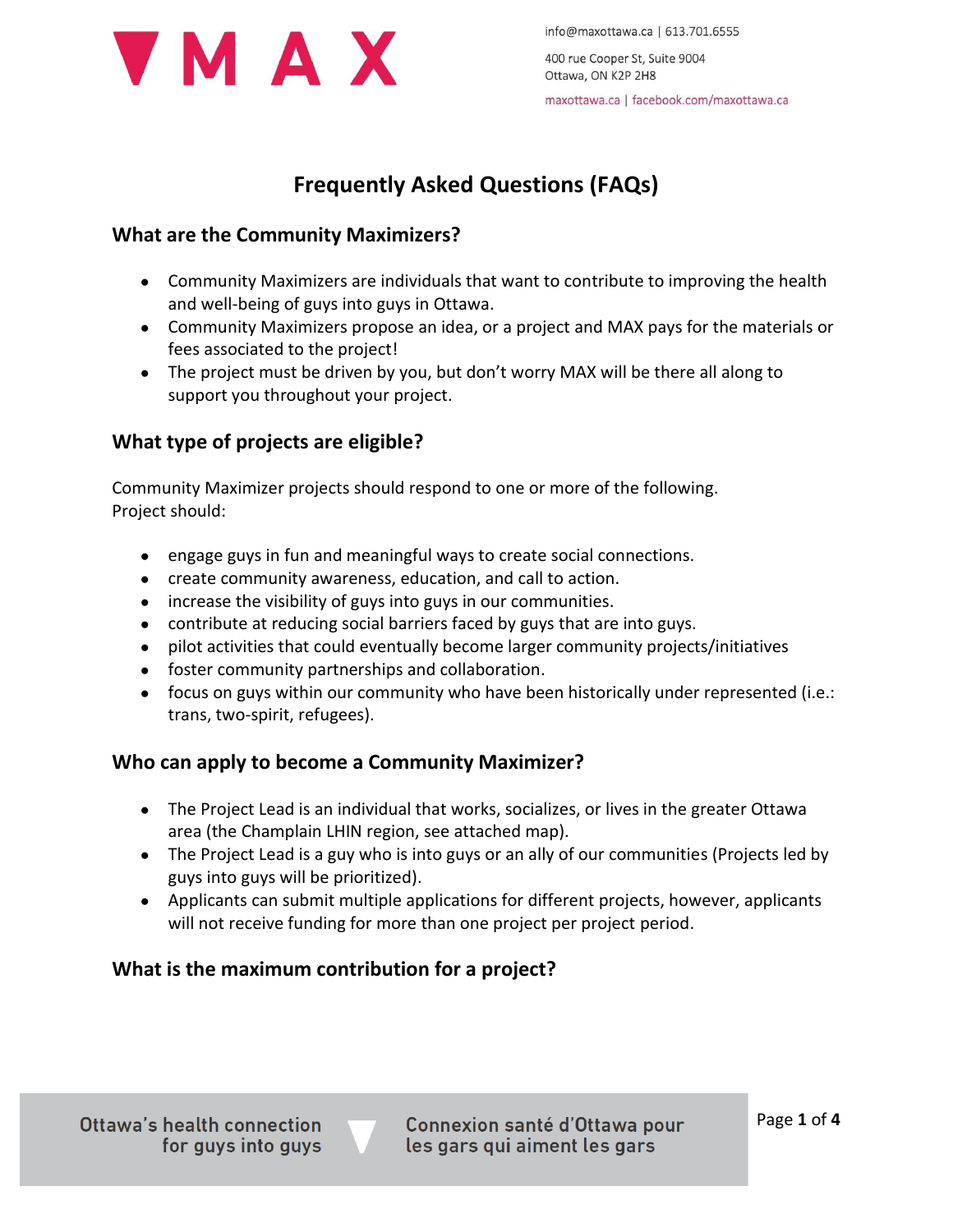

info@maxottawa.ca | 613.701.6555 400 rue Cooper St, Suite 9004 Ottawa, ON K2P 2H8 maxottawa.ca | facebook.com/maxottawa.ca

- The maximum contribution for a project is \$1000. The amount allocated to a project will depend on goals and projected outcomes of each specific application.
- Funds will be distributed based on availability.

# **How many projects will be funded?**

● The total number of projects funded will depend on how many projects meet funding criteria, how much funding each project requests and which applicants are chosen.

### **What are eligible expenses?**

- Costs associated directly with the implementation of the approved project (Including but not limited too):
	- o Materials needed for programming.
	- $\circ$  Costs associated in helping participants access activities (i.e.: Bus tickets).
	- o Advertising / promotional materials.
	- $\circ$  Expenses will be reviewed on a case by case basis.

# **What are ineligible projects/expenses?**

- Activities or events that their sole nature or purpose is fundraising.
- Activities already fully funded by other sources.
- Gifts, alcohol or flowers for individuals or groups.
- Financial assistance to individuals.
- Wages and/or honorariums for project leads.
- Expenses made prior to the approval of the project.

\*MAX encourages community leaders to apply for diverse sources of funding to sustain their projects. Community leaders with current or potential funding will not be removed from the selection process.

\*Projects can take place in whichever language the Project Lead considers best. However, support from MAX and internal documents will be in English and/or French.

# **When is the Application Deadline?**

- The first round of applications must be submitted by **March 31st** .
- The second round of application must be submitted by **August 31st .**
- The third round of applications must be submitted by **November 30th** .

Ottawa's health connection for guys into guys

**Connexion santé d'Ottawa pour** les gars qui aiment les gars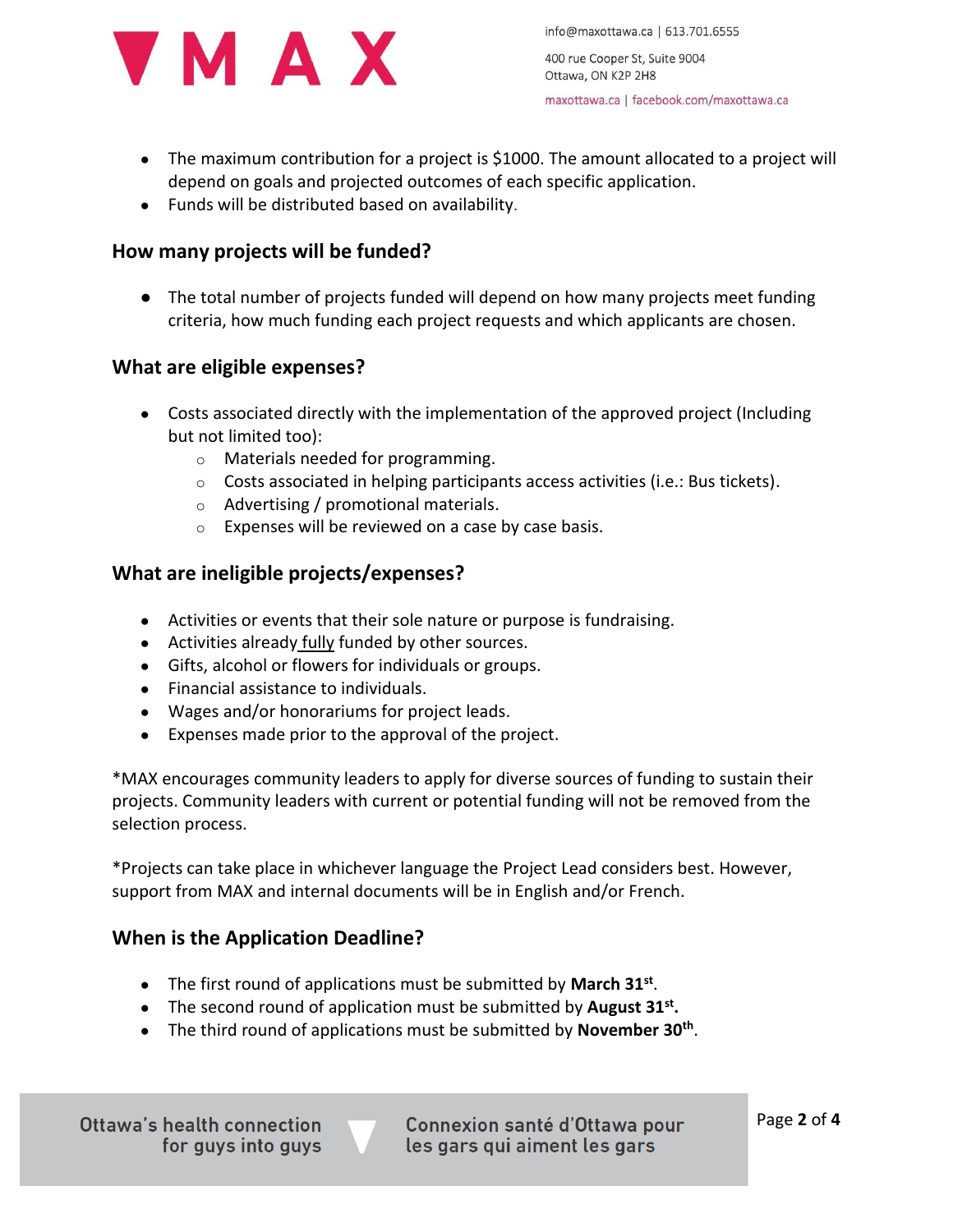

info@maxottawa.ca | 613.701.6555

400 rue Cooper St, Suite 9004 Ottawa, ON K2P 2H8

maxottawa.ca | facebook.com/maxottawa.ca

- All projects must be completed, and final reports and claims submitted **no later than March 22** of the fiscal year in which the project is approved.
- When the organization will have used all its allocated funding for community projects, we will keep all post applications for review in the next fiscal year.

### **How will projects be selected?**

- Applicants will submit an application that identifies their project idea, their potential partners, and their projected budget/expenses. If the project meets the program criteria's, the application will be passed to the selection committee, composed of community members, MAX staff and boards members.
- MAX is committed to working with our communities and can offer further support in completing or finalizing a project proposal.
- The successful candidate for the first round of application will be notified by **April 15th** .
- The successful candidates for the second round of applications will be notified by **September 15th** .
- The successful candidates for the third round of applications will be notified by **December 15th** .
- Names of the applicants will not be released during the selection process.

# **If successful, when will the applicant receive their funding?**

● Successful candidates will not receive funds directly to purchase materials for programming. Successful candidates will be asked to go through the Community Engagement Coordinator to facilitate purchases or produce cheques, if need be.

# **What will be required from the participant once the project is accepted?**

- Program Leads will be expected to deliver and reach the goal as outlined in the application.
- The Program lead will have the opportunity to expand its leadership skills and knowledge of working by the community by participating in the MAX 101 volunteer training and MAX's project management training.
- Program leads will be expected to demonstrate ethics, integrity and confidentiality as outlined by MAX.

Ottawa's health connection for guys into guys

**Connexion santé d'Ottawa pour** les gars qui aiment les gars